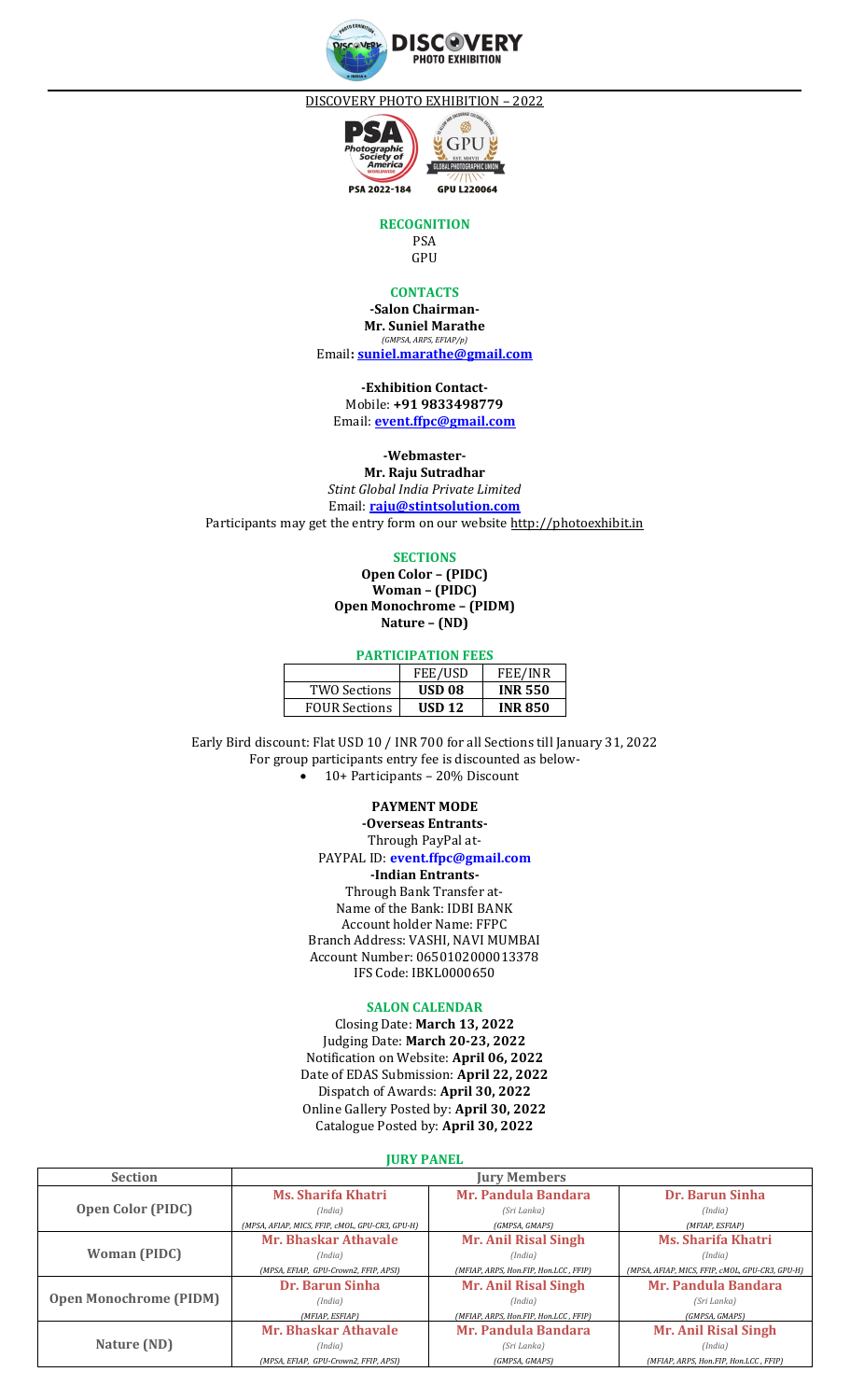#### **AWARDS**

| <b>Open Color</b>        | Woman                   | <b>Open Monochrome</b>  | <b>Nature</b>           |
|--------------------------|-------------------------|-------------------------|-------------------------|
| PSA Gold                 | PSA Gold                | PSA Gold                | PSA Gold                |
| <b>DISCOVERY Gold</b>    | <b>DISCOVERY Gold</b>   | <b>DISCOVERY Gold</b>   | <b>DISCOVERY Gold</b>   |
| <b>DISCOVERY Gold</b>    | <b>DISCOVERY Gold</b>   | <b>DISCOVERY Gold</b>   | <b>DISCOVERY Gold</b>   |
| <b>FFPC HM</b>           | FFPC HM                 | <b>FFPC HM</b>          | <b>FFPC HM</b>          |
| <b>FFPC HM</b>           | FFPC HM                 | <b>FFPC HM</b>          | <b>FFPC HM</b>          |
| <b>DISCOVERY HM</b>      | <b>DISCOVERY HM</b>     | <b>DISCOVERY HM</b>     | <b>DISCOVERY HM</b>     |
| <b>DISCOVERY HM</b>      | <b>DISCOVERY HM</b>     | <b>DISCOVERY HM</b>     | <b>DISCOVERY HM</b>     |
| FFPC CM (E-certificate)* | FFPC CM (E-certificate) | FFPC CM (E-certificate) | FFPC CM (E-certificate) |
| FFPC CM (E-certificate)  | FFPC CM (E-certificate) | FFPC CM (E-certificate) | FFPC CM (E-certificate) |
| FFPC CM (E-certificate)  | FFPC CM (E-certificate) | FFPC CM (E-certificate) | FFPC CM (E-certificate) |

\* **E-Certificates will not be posted by the exhibition**.

Best Entrant Award: **GPU Gold**

Best Club Plaque (**Min 10 members**)

### **CATALOGUE**

PDF downloadable Catalogue from website

### **RULES & REGULATION**

**IMAGE SIZE:** Maximum horizontal length for a Landscape format image should be 1920 pixels and Maximum vertical length for a Portrait format image should be 1080 pixels. The image file must be in JPEG format & color space sRGB. File size of the Image should not exceed 2 MB.

**IMAGE TITLE:** Titles should not be more than 35 characters. Only Western/Latin, English Alphabet (a-z; A-Z; 0-9) are allowed. Maximum 4 images may be entered in each section. Total 16 Images can be submitted. Numeric Score cards will be sent to all the participants.

# **An image may be entered in ONLY one section.**

### **Acceptance range: 29-35%**

Results will be sent by E-Mail as well as published on the website.

# **Entries without entry fee will not be considered for judging.**

Please read the rules & regulations carefully and fill free to contact us for any queries at **[event.ffpc@gmail.com](mailto:event.ffpc@gmail.com)**

# **DISQUALIFICATION NORMS -**

A) Barred entrants from PSA will not be allowed in this circuit.

B) Monochrome images are not be permitted in PID Color sections.

C) Color images are not being permitted in PID Monochrome sections.

D) Images which do not adhere to section definition shall be liable to be disqualified.

E) For the purpose of this exhibition any border added to a reality division section must be a single border of white or grey, no greater than 3-5 pixels.

**IMAGE AND ENTRY REQUIREMENTS-** This exhibition is open to anyone; however, an entry may be rejected when the Sponsor or the Exhibition Organizers, in their reasonable discretion, believes the entry does not conform to exhibition rules and these Conditions of Entry. Membership in any photographic organization is not required.

**Sanctions**: Entries will not be accepted from any entrant who is currently sanctioned by PSA. Entry fees are not refundable in these circumstances

### **PSA Star Ratings**

To receive proper Star ratings credit from PSA, entrants must provide their names and country exactly the same in each exhibition. Aliases are not permitted. Please contact PSA in the event of name changes or relocating to another country. Using one's name differently in different exhibition exposes the entrant to the risk that many of their acceptances may not be recognized by PSA Star Ratings.

### **Image Creation**

Entries must originate as photographs (image-captures of objects via light sensitivity) made by the entrant on photographic emulsion or acquired digitally.

# **Certification**:

By virtue of submitting an image, the entrant certifies the work as his or her own. Images may not incorporate elements produced by anyone else (for example: clip art, images or art by others downloaded from the Internet). Aliases are not allowed.

# **Reproduction**

The entrant permits the sponsors to reproduce all or part of the entered material free of charge for publication and/or display in media related to the exhibition. This may include low resolution posting on a website. Note: Entrants who indicate that their images may not be reproduced or used "will not be eligible for awards" or inclusion in audio-visuals of the exhibition "and could be subject to disqualification" by the exhibition sponsors. The exhibition assumes no liability of any misuse of copyright

**Alteration and Computer Generation** Subject to Divisional restrictions (particularly Nature, Photo Travel, and Photojournalism) images may be altered, either electronically or otherwise, by the maker; adjustments to enhance images or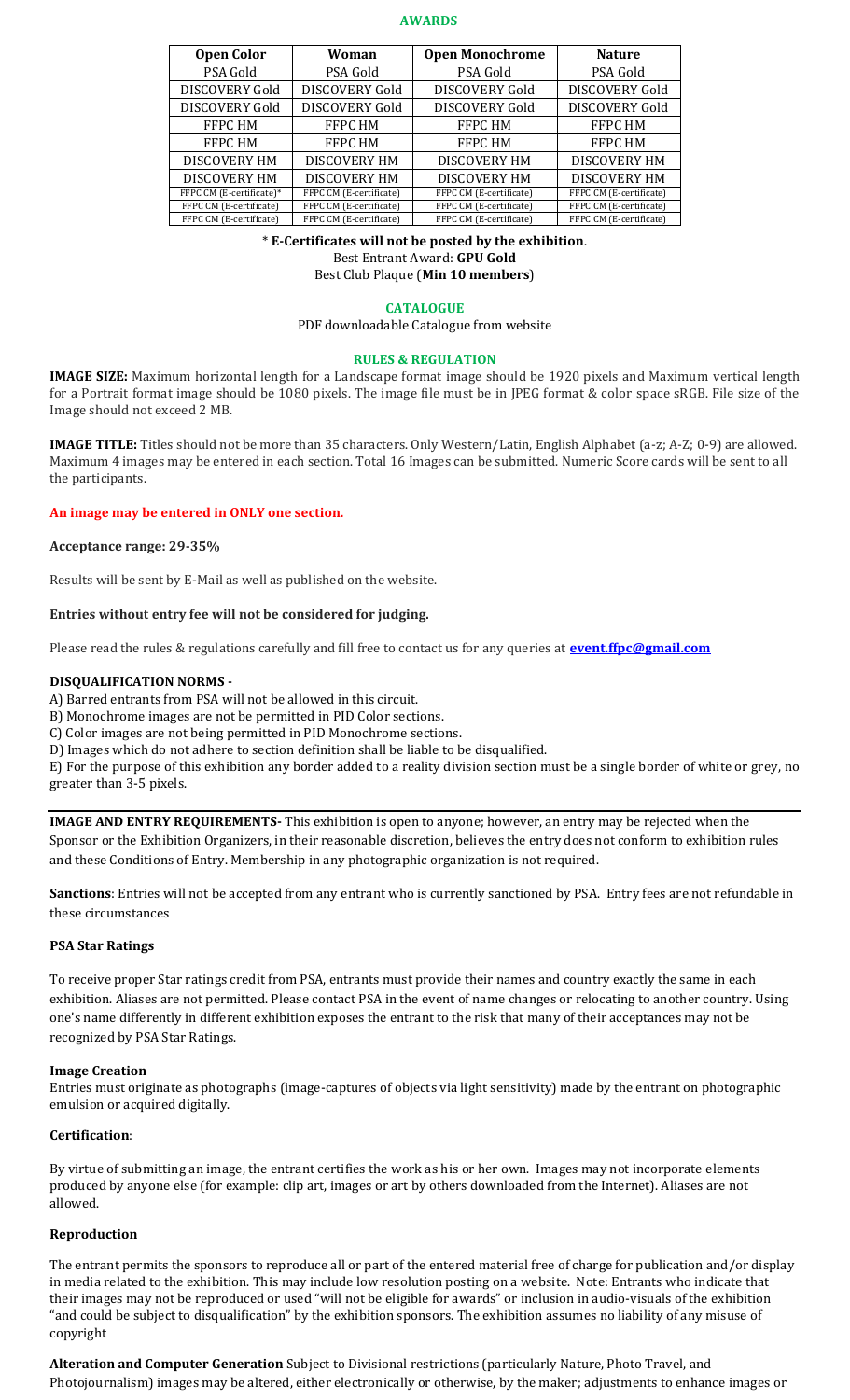creatively modify images are allowed providing the underlying photograph is retained in a way that is obvious to the viewer. Images may not be constructed entirely with a computer, and must be the sole work of the author

**Re-use of accepted images**: Any image that has been accepted in this exhibition, past or present, may not be entered again in the same Division Star Ratings Class any future instances of this exhibition. It may, of course, be entered in any other PSA recognised exhibitions but **must always have the same title**. **Re-titling in another language is not allowed.**

**Entry**: An Entry consists of, up to and including, four (4) images entered by a single entrant into the same Section. An entrant may only enter a specific Section once.

### **Titles**:

Each image must have a unique title **that is a description of the image**. That unique title must be used for entry of that image or of an identical Image into any and all PSA-Recognized exhibitions. Titles must be 35 characters or fewer. No titles may be visible to the judges, and nothing in the image may identify the maker. Titles may not include file extensions such as .jpg or .jpeg (or any other camera capture filenames such as IMG 471). Titles may not consist of personal identifiers possibly augmented by a number; or include words such as "untitled" or "no title". Titles may not consist solely of numbers unless those numbers are prominently contained within the image, such as a contestant number in a race.

# **Color and Monochrome:**

Color and Monochrome images from the same capture that share substantial pictorial content in common will be considered the same image and must be given the same title.

The Exhibition will be conducted in accordance with the rules of the PSA

An entrant's images will not be presented to the judges consecutively. An entrant's four images will be distributed throughout four rounds of judging in that section. Distribution of images will be in the same round order as submitted by the entrant.

# **Judging Method:**

Judging will be carried out on-line (i.e. Remote Judging) on computer/desktop monitors. Judges will have color-calibrated monitors capable of displaying images at 100% of the image resolution and images will be displayed at exactly 100% of their resolution (that is, with native resolution 1920 X1080 and will not be enlarged beyond it)

### **Target Range:**

Acceptance range: 29-35%

# **DATA PROTECTION**

By entering this exhibition, you are explicitly consenting to the personal details you have supplied, including email addresses, being held, processed and used by the exhibition organizers for purposes associated with this exhibition. You also explicitly consent to such information being sent to organizations that have accorded official recognition, patronage or accreditation to this exhibition. You acknowledge and accept that entering this exhibition means that the status and results of your entry may be made public.

# **SUBJECT MATTER AND SECTION DEFINITIONS**

### **Statement on Subject Matter applicable to all sections**

The fundamental rule that must be observed at all times and **applies to all sections** offered in exhibitions with FIAP patronage or PSA recognition is that **the welfare of living creatures is more important than any photograph**. This means that practices such as baiting of subjects with a living creature and removal of birds from nests, for the purpose of obtaining a photograph, are highly unethical, and such photographs are not allowed in any exhibition with FIAP patronage or PSA recognition. Under no circumstances may a living creature be placed in a situation where it will be killed, injured or stressed for the purpose of obtaining a photograph. This rule applies regardless of whether or not the creature being killed, injured or stressed is visible in the captured image.

There are also concerns about the use of aerial photography, drones, helicopters, low flying aircraft. These should not cause any interference with other individuals or animals which causes a disturbance in their normal activity or disrupt the way any individuals or animals interact with their environment.

Entry in this exhibition is conditional on accepting these policies. The content of images must comply with these General Conditions and with the Division and Section definitions listed in these conditions. Images that - in the sole opinion of the judges or the Exhibition Organizers - do not comply, will be disqualified so the entrant may be aware of the problem when considering entry into other exhibitions with FIAP patronage/PSA recognition.

Further details on the PSA's drone policy may be found at [https://psa-photo.org/index.php?psa-policies#drone](https://psa-photo.org/index.php?psa-policies%23drone)

### **PSA Monochrome Definition**

An image is considered to be Monochrome only if it gives the impression of having no color (i.e. contains only shades of grey which can include pure black and pure white) OR it gives the impression of being a greyscale image that has been toned in one color across the entire image. (For example by Sepia, red, gold, etc.) A greyscale or multi-colored image modified or giving the impression of having been modified by partial toning, multi-toning or by the inclusion of spot coloring does not meet the definition of monochrome and shall be classified as a Color Work.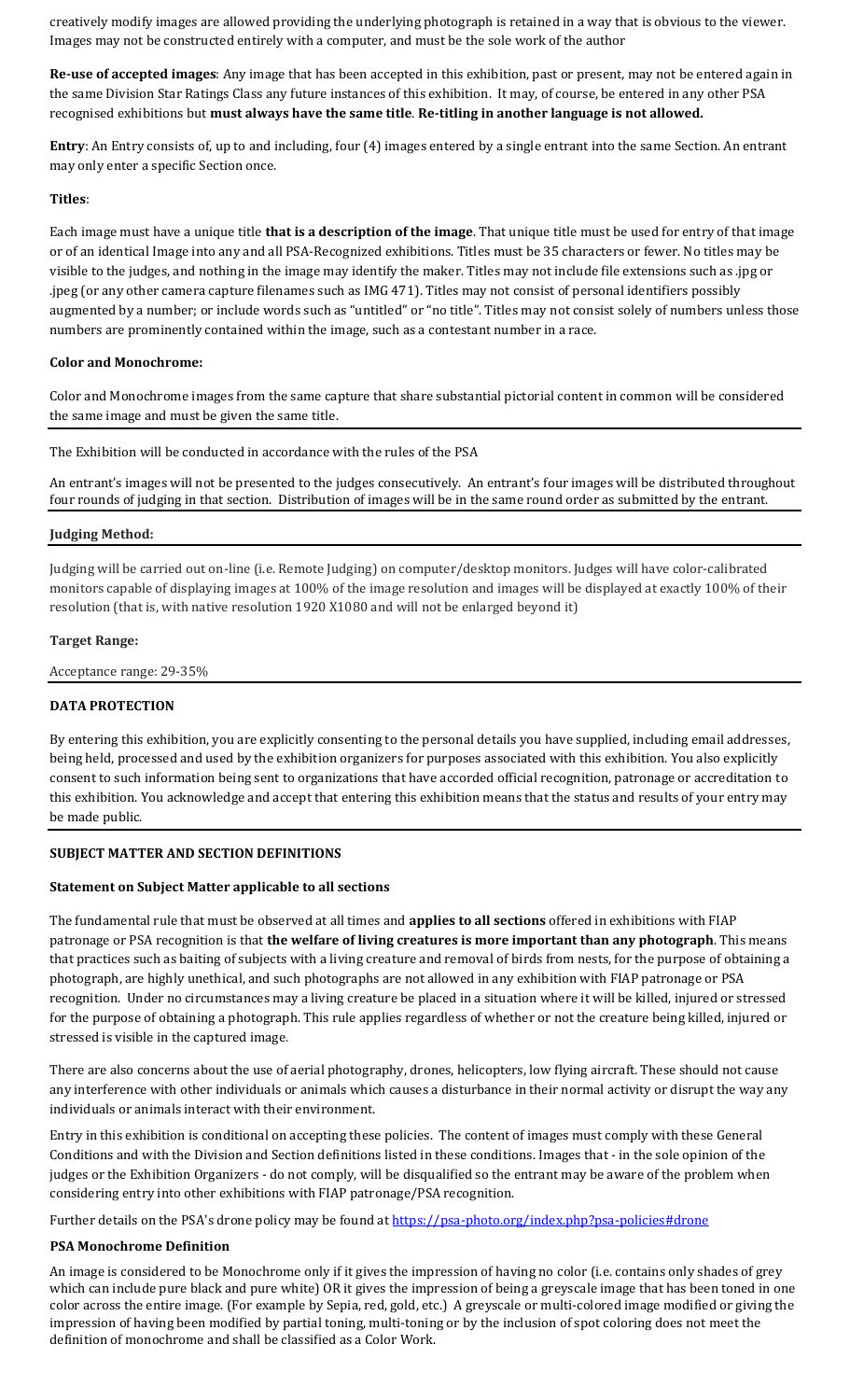**Greyscale Monochrome** images may be entered for Nature, Photojournalism and Photo Travel but toned images are not permitted for these sections.

# **Monochrome images may not be entered in PID Color Sections.**

*Attention is drawn to the PSA Statement on Subject Matter which applies to all sections.*

#### **Woman Section:**

**Only Color images are permitted in WOMAN Section**. Images featuring a woman or women as the main subject can be submitted in this section. Women in portraits, candid, nude, environmental portraits, fashion, glamour, professionals etc. are acceptable images in this section. Staged images are permitted.

*Attention is drawn to the PSA Statement on Subject Matter which applies to all sections.*

### **PSA/FIAP Nature Definition**

Nature photography records all branches of natural history except anthropology and archaeology. This includes all aspects of the physical world, both animate and inanimate, that have not been made or modified by humans.

Nature images must convey the truth of the scene that was photographed. A well-informed person should be able to identify the subject of the image and be satisfied that it has been presented honestly and that no unethical practices have been used to control the subject or capture the image. Images that directly or indirectly show any human activity that threatens the life or welfare of a living organism are not allowed.

The most important part of a Nature image is the nature story it tells. High technical standards are expected and the image must look natural. Adding a vignette or blurring the background during processing is not allowed.

Objects created by humans, and evidence of human activity, are allowed in Nature images only when they are a necessary part of the Nature story.

Photographs of human-created hybrid plants, cultivated plants, feral animals, domesticated animals, human-created hybrid animals and mounted or preserved zoological specimens are not allowed.

Images taken with subjects under controlled conditions, such as zoos, are allowed.

Controlling live subjects by chilling, anaesthetic or any other method of restricting natural movement for the purpose of a photograph is not allowed.

No modification that changes the truth of a Nature image is allowed. Images may be cropped but no other technique that removes, adds or moves any part of the image is allowed.

Techniques that remove elements added by the camera, such as dust spots, digital noise and lens flare are allowed.

Complete conversion of colour images to greyscale monochrome is allowed. Partial conversion, toning and infrared captures or conversions are not allowed.

Images of the same subject that are combined in-camera or with software by focus stacking or exposure blending are allowed. Multiple images with overlapping fields of view that are taken consecutively and combined in-camera or with software (image stitching) are allowed.

*Attention is drawn to the PSA Statement on Subject Matter which applies to all sections.*

### **Borders**

For the purpose of this exhibition any border added to a Nature digital file must be a single border of white or grey, no greater than 3 -5 pixels in width.

### **Breaches of Rules**

If, at any time, it is determined in the reasonable discretion of the exhibition organizer or the judges before, during, or after the judging of an exhibition that an entrant has submitted entries where one or more images may fail to comply with these Conditions of Entry, including the stated definitions, the exhibition organizers reserve the right to delete the entry from the exhibition and void any or all acceptances or awards in connection with the exhibition. Fees may be forfeited or refunded in these circumstances. The entrant acknowledges that the decision of the exhibition organizers or the judges is final

In order to ensure that images comply with the Conditions of Entry and definitions, the exhibition organizers may carry out reasonable measures to verify that:

a) the images are the original work of the entrant and

b) the images comply with the rules and definitions as set out in these Conditions of Entry

These steps include, but are not limited to, questioning any entrant, requiring the submission of RAW files or other digital files representing the original capture of the submitted image(s), confronting the entrant with evidence that one or more submitted images fails to comply with the Conditions of Entry (also known as Entry Rules), and offering the entrant a reasonable opportunity to provide counter evidence to refute the exhibition organizer's evidence by a set deadline. Such entries that are not cleared or are still questionable after the entrant has presented evidence may be considered in breach of these Conditions of Entry, and declined. Such entries may be referred to PSA for further investigation of possible ethics violations

PSA retains the right to investigate in any way all complaints/suspicions of breaches of entry conditions, impose sanctions if deemed necessary, void the acceptances of any image found to violate the PSA rules, include the entrant's name on the list of sanctions provided to Exhibitions, and share such investigations with FIAP. Entrants automatically agree to these terms by the act of entering the Exhibition and agree to cooperate with any investigation.

If another party is submitting images on the entrant's behalf, the entrant will still be held responsible for adhering to these Conditions of Entry (Entry Rules) **and will be subject to sanction for any violations** to these Conditions of Entry and PSA's Statement of Ethics that may result. If another party is processing images for an entrant or submitting images on the entrant's